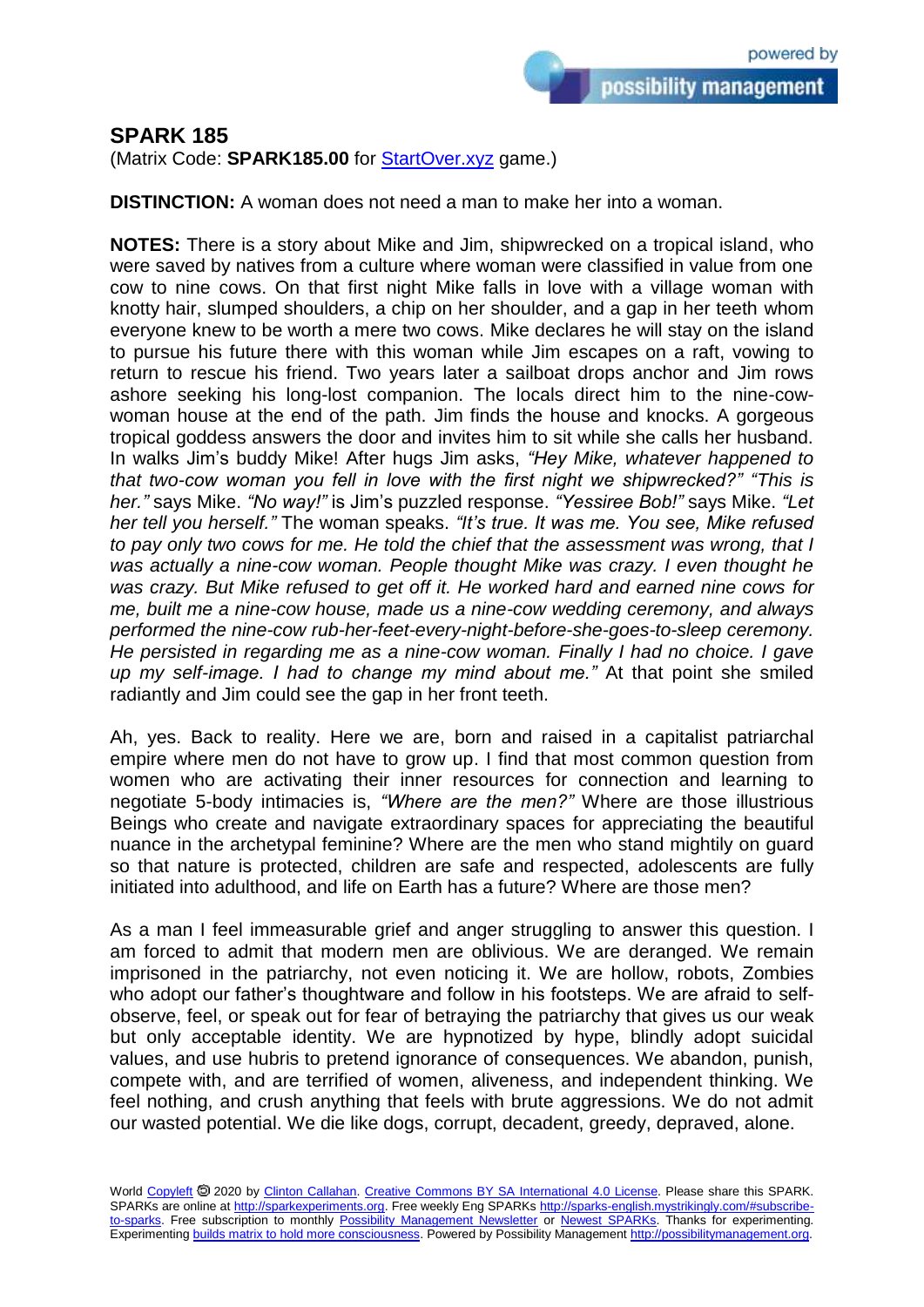## **EXPERIMENTS:**

**SPARK185.01** The experiment for men is to study *Blog037 Men's Culture in Archearchy – a three step checklist*, and then accomplish the three steps, in reality: [http://clintoncallahan.blogspot.com/2015/03/blog037-mens-culture-in](http://clintoncallahan.blogspot.com/2015/03/blog037-mens-culture-in-archearchy.html)[archearchy.html.](http://clintoncallahan.blogspot.com/2015/03/blog037-mens-culture-in-archearchy.html)

**SPARK185.02** The experiment for women is to confirm the steps you have already taken in the women's liberation movement. (Liberation from what? From the patriarchy, of course. The men's liberation movement has not yet actually started.) Some suggestions for confirming your previously accomplished steps and for taking further steps include:

- 1. **SPARK185.03** Once a day for five to seven minutes, turn yourself energetically around and gaze back into the source of the archetypal feminine. You are already jacked in to Her. She is there behind you. She has always been there. Pause. Gaze (with closed eyes, if you like) into the feminine source until you are saturated in the direct experience of Her clarity and power. Direct experience floods in and nurtures your cells. Let Her thoroughly validate you. Can this empowering source of the archetypal feminine ever leave you? (No.)
- 2. **SPARK185.04** Notice that the archetypal masculine principle of *holding space* cannot NOT be there. It has always been there. Spaceholding as a principle cannot disappear or the universe would collapse. The spaceholding nothingness of the archetypal masculine is the place in which the spaceenriching everythingness of the archetypal feminine exists. You can radically rely on recognition and appreciation from the archetypal masculine even if there is no actual man around to enact that for you. Each time you walk somewhere, walk in a space that is already held for you as a sanctuary by this archetypal force of nature. Do not interact with anyone unless you are in this held space.
- 3. **SPARK185.05** Every time you take an action or make a choice that is reasonably responsible, such as wiping the counter, making a shopping list, arranging logistics, etc. (ad infinitum) let the action itself feed you. This is a responsible universe. When you responsibly take care of things the universe reciprocates. Conserve your own energy. Use the universe's energy to be conscious and responsible. Then you don't need recognition or acknowledgement from a man. Find any belief you carry from a religion or social system that says you need a man to be a woman. Let it break apart and dissolve on the rocks of reality until you are free of it. Reclaim the inner space for your adult Being. Adulthood is a gateway to the archetypal. Enjoy the adventure.
- 4. **SPARK185.06** Women could vanish the patriarchy overnight by telling any man (or woman…) who loves you that if they work even one more day for a government or a corporation or a school that serves the Rule of Law of western civilization you will never sleep with them again. The Rule of Law of western civilization systematically annihilates life on Earth. Anyone who follows that law is criminally insane. Anyone who enforces that law has already forfeited their life. There are zillions of lifestyle changes that immediately create regenerative cultures. Most would also include intimacy with you through creative collaborating. If the man lacks possibilities invite him